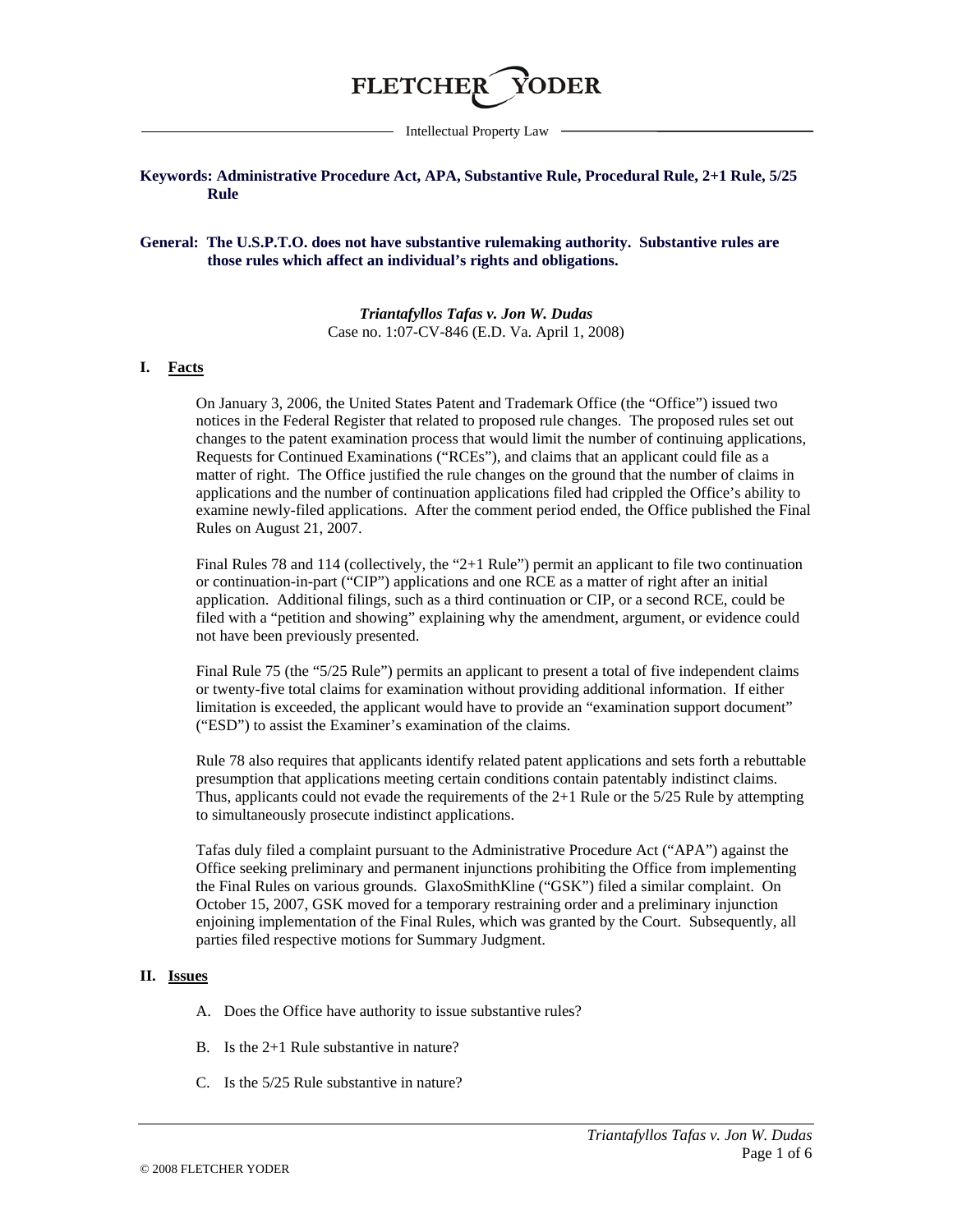### **III. Discussion**

A. No. 35 U.S.C. § 2(b)(2) empowers the Office to "establish regulations, not inconsistent with the law" to "govern the conduct of proceedings in the Office." In view of the  $\S 2(b)(2)$ , the Office argued that there was no distinction to be drawn between "substantive" and "procedural" regulations and argued that the issue was instead whether the rules at issue were within the scope of  $\S 2(b)(2)$ . The Court, however, found that the balance of the relevant case law supported the existence of the substantive/procedural rule distinction. In particular, the case law with regard to  $\S$  2(b)(2) limits the Office's rulemaking authority to rules governing the "conduct of proceedings" before the Office (i.e., to procedural rules), as set forth in 35 U.S.C. § 2(b)(2)(A).

Further, even though 35 U.S.C. §  $2(b)(2)(B)$  requires notice and comment in accordance with 5 U.S.C. § 533 and this requirement is typically associated with the promulgation of substantive rules, this requirement may also be required by statute, as it is here. Thus, the Court interpreted  $\S 2(b)(2)$  to mean that the USPTO may establish regulations that govern the proceedings in the Office that are not inconsistent with the law (i.e., procedural rules) and that such rules are promulgated after notice and comment in accordance with 5 U.S.C. § 533. The requirement of notice and a comment period does not create substantive rulemaking authority by implication. Thus, the Court found that 35 U.S.C. § 2(b)(2) does not permit the USPTO to promulgate substantive rules and that any rules deemed substantive would be null and void.

B. Yes. In view of the case law, the Court defined a "substantive rule" as being "any rule that 'affect[s] individual rights and obligations.'" In addition, the Court agreed with the Office that, in view of the case law, procedural rules with collateral substantive consequences were within the Office's rulemaking authority under 35 U.S.C. § 2(b)(2).

Under the previous rules, an applicant could file an unlimited number of continuations, CIPs, or RCEs. The 2+1 Rule does completely prohibit an applicant from filing two or more continuations or CIPs. However, the Court determined that the Office intended to deny additional applications in almost all circumstances and that the "could not have been submitted" standard of petition and showing requirement effectively imposed a hard limit on additional applications. Thus, the  $2+1$  Rule effectively changes existing law and deprives applicants of their rights under 35 U.S.C. § 120 to an unlimited number of continuation and CIP applications.

With regard to the limitation placed on RCEs, the Court noted that the  $2+1$  Rule placed a limit on RCEs as of right on the basis of application family rather on the basis of each individual application. The Court states that such a limitation is a clear departure form the plain language of the statute "which states that the USPTO must provide for the continued examination of each *application*." In addition, the 35 U.S.C. § 132(b) states: "[t]he Director shall prescribe regulations to provide for the continued examination of applications for patent at the request of the applicant." The Court found the use of the word "shall" and the phrase "at the request of the applicant" to be indicative that Congress intended to allow for an unlimited number of RCEs and to empower the applicant, not the USPTO, to determine whether an RCE would be filed. The 2+1 Rule, however, limits the number of RCEs to one per application family as a matter of right and imposes the stringent "could not have been submitted" standard of petition and showing requirement for any additional RCEs, thereby effectively imposing a hard limit on the filing of further RCEs.

For these reasons, the Court found the 2+1 Rule to be substantive in nature and, thus, null and void.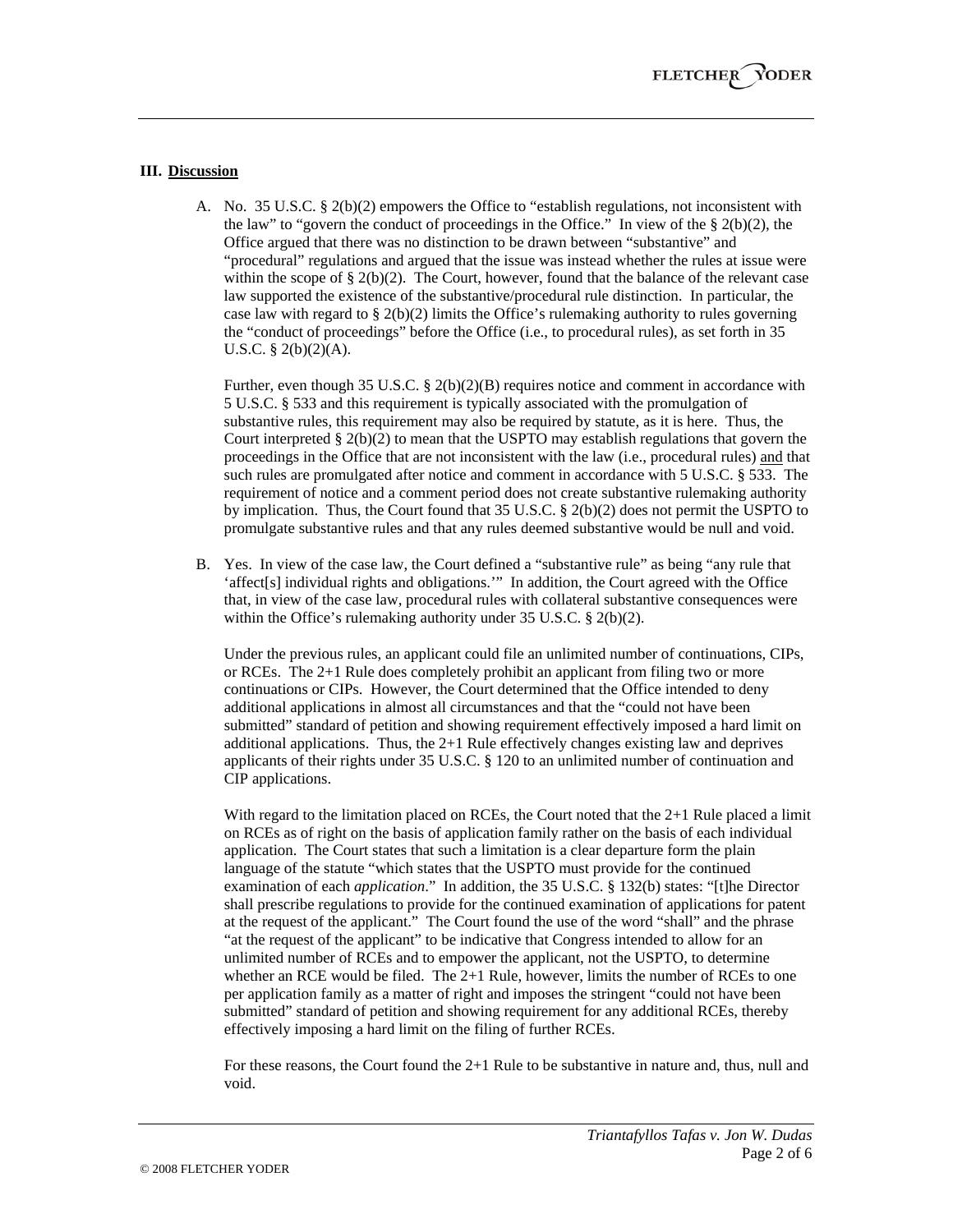C. Yes. Under the current law, the Patent Act does not mechanically limit the number of claims an applicant may file. The 5/25 Rule, however, imposes a mechanical limit on the number of claims allowed in each application unless the Applicant provides additional information in the form of an ESD. Absent satisfaction of the ESD requirement, the Office will abandon an otherwise meritorious application having more than the allowed number of claims.

The Court viewed the ESD requirement as more that a mere request for additional information and instead viewed this requirement as shifting the examination burden from the Office to the applicant. In particular, the rule governing ESDs demands that the applicants conduct a broad search and provide a detailed explanation of how each independent claim is patentable over the cited references. This requirement is at odds with existing Federal Circuit case law that applicants have no duty to conduct prior art searches and no duty to disclose art of which the applicant could have been aware. In addition, 35 U.S.C. §§ 102, 103, and 131 have been read as placing the burden of examination and the burden of proof with regard to unpatentability on the USPTO.

Therefore, the Court concluded that requiring applicants to perform prior art searches and by shifting the examination burden to the applicants, the ESD requirement changes existing law and alters the applicant's rights under 35 U.S.C. §§ 102, 103, and 131. Thus, under the 5/25 Rule applicants are subject to new substantive responsibilities if they wish to file more than 5 independent claims or more than 25 total claims.

Therefore, the Court found the 5/25 Rule to be substantive in nature and, thus, null and void.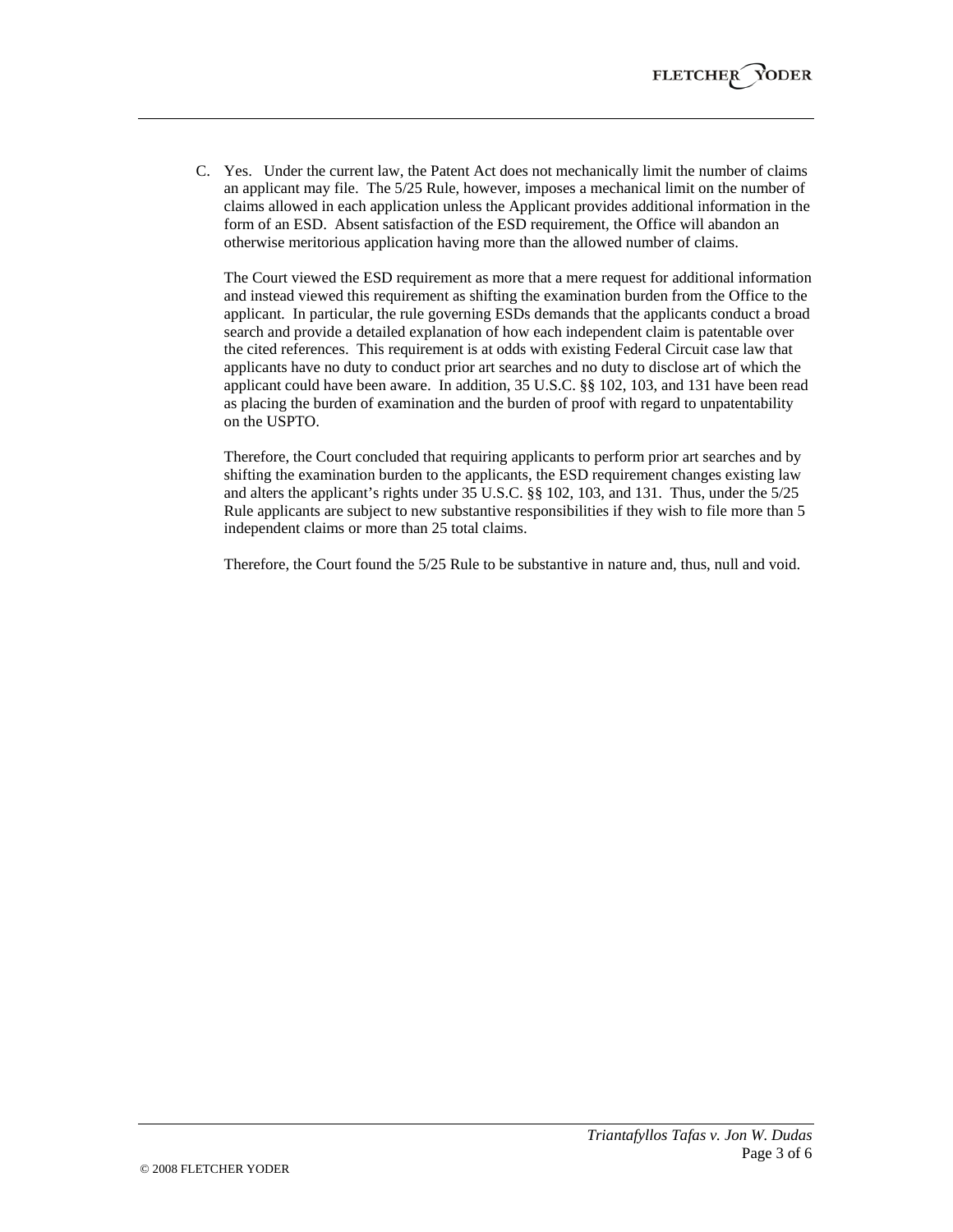# **Relevant Statutes**

…

### **35 U.S.C. § 2 Powers and duties.**

(b) SPECIFIC POWERS.- The Office-

- (1) shall adopt and use a seal of the Office, which shall be judicially noticed and with which letters patent, certificates of trademark registrations, and papers issued by the Office shall be authenticated;
- (2) may establish regulations, not inconsistent with law, which-
	- (A) shall govern the conduct of proceedings in the Office;
	- (B) shall be made in accordance with section 553 of title 5;
	- (C) shall facilitate and expedite the processing of patent applications, particularly those which can be filed, stored, processed, searched, and retrieved electronically, subject to the provisions of section 122 relating to the confidential status of applications;
	- (D) may govern the recognition and conduct of agents, attorneys, or other persons representing applicants or other parties before the Office, and may require them, before being recognized as representatives of applicants or other persons, to show that they are of good moral character and reputation and are possessed of the necessary qualifications to render to applicants or other persons valuable service, advice, and assistance in the presentation or prosecution of their applications or other business before the Office;
	- (E) shall recognize the public interest in continuing to safeguard broad access to the United States patent system through the reduced fee structure for small entities under section  $41(h)(1)$  of this title; and
	- (F) provide for the development of a performance-based process that includes quantitative and qualitative measures and standards for evaluating costeffectiveness and is consistent with the principles of impartiality and competitiveness;

### **35 U.S.C. § 112 Specification.**

The specification shall contain a written description of the invention, and of the manner and process of making and using it, in such full, clear, concise, and exact terms as to enable any person skilled in the art to which it pertains, or with which it is most nearly connected, to make and use the same, and shall set forth the best mode contemplated by the inventor of carrying out his invention.

…

The specification shall conclude with one or more claims particularly pointing out and distinctly claiming the subject matter which the applicant regards as his invention.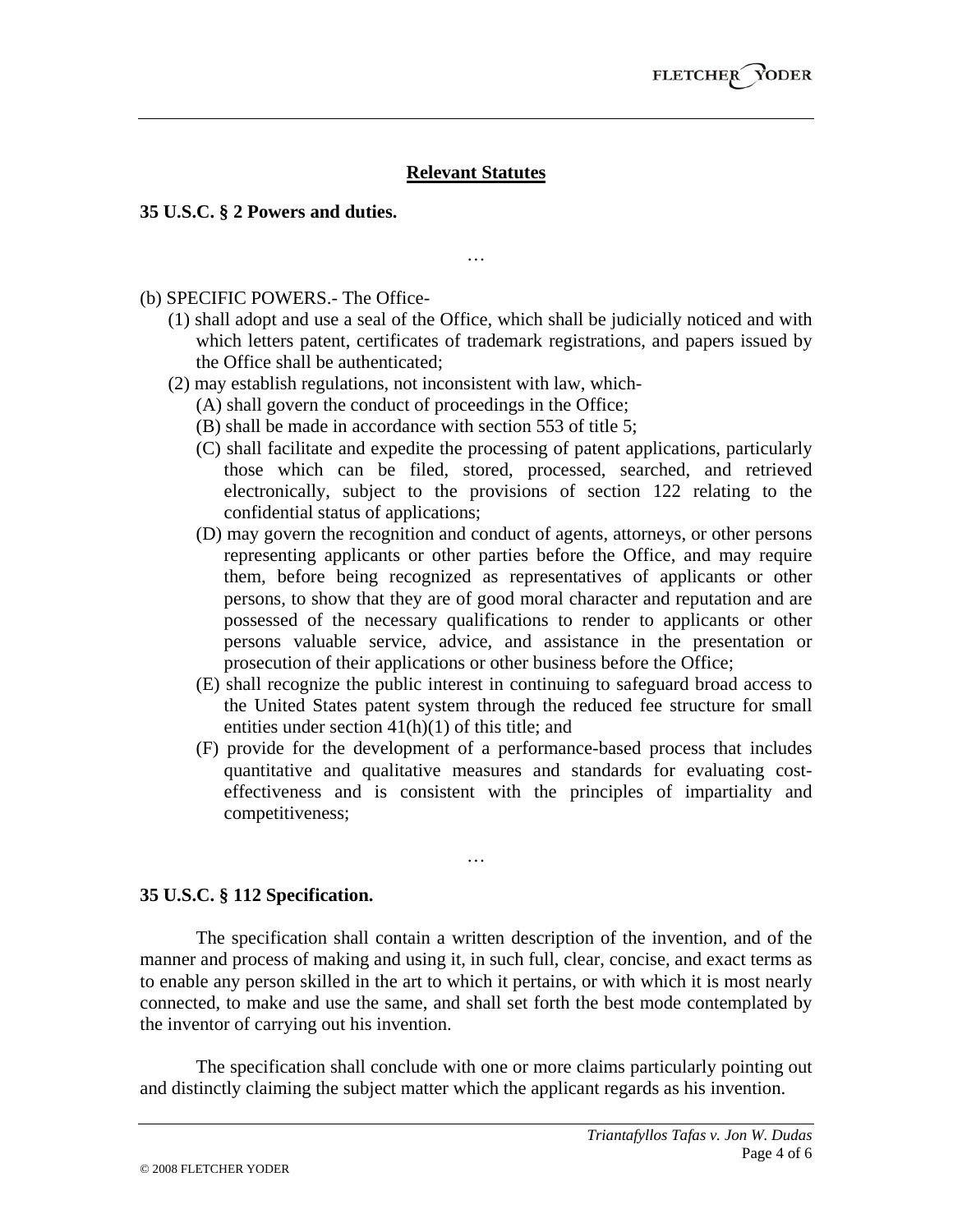A claim may be written in independent or, if the nature of the case admits, in dependent or multiple dependent form.

Subject to the following paragraph, a claim in dependent form shall contain a reference to a claim previously set forth and then specify a further limitation of the subject matter claimed. A claim in dependent form shall be construed to incorporate by reference all the limitations of the claim to which it refers.

A claim in multiple dependent form shall contain a reference, in the alternative only, to more than one claim previously set forth and then specify a further limitation of the subject matter claimed. A multiple dependent claim shall not serve as a basis for any other multiple dependent claim. A multiple dependent claim shall be construed to incorporate by reference all the limitations of the particular claim in relation to which it is being considered.

An element in a claim for a combination may be expressed as a means or step for performing a specified function without the recital of structure, material, or acts in support thereof, and such claim shall be construed to cover the corresponding structure, material, or acts described in the specification and equivalents thereof.

## **35 U.S.C. § 120 Benefit of earlier filing date in the United States.**

An application for patent for an invention disclosed in the manner provided by the first paragraph of section 112 of this title in an application previously filed in the United States, or as provided by section 363 of this title, which is filed by an inventor or inventors named in the previously filed application shall have the same effect, as to such invention, as though filed on the date of the prior application, if filed before the patenting or abandonment of or termination of proceedings on the first application or on an application similarly entitled to the benefit of the filing date of the first application and if it contains or is amended to contain a specific reference to the earlier filed application. No application shall be entitled to the benefit of an earlier filed application under this section unless an amendment containing the specific reference to the earlier filed application is submitted at such time during the pendency of the application as required by the Director. The Director may consider the failure to submit such an amendment within that time period as a waiver of any benefit under this section. The Director may establish procedures, including the payment of a surcharge, to accept an unintentionally delayed submission of an amendment under this section.